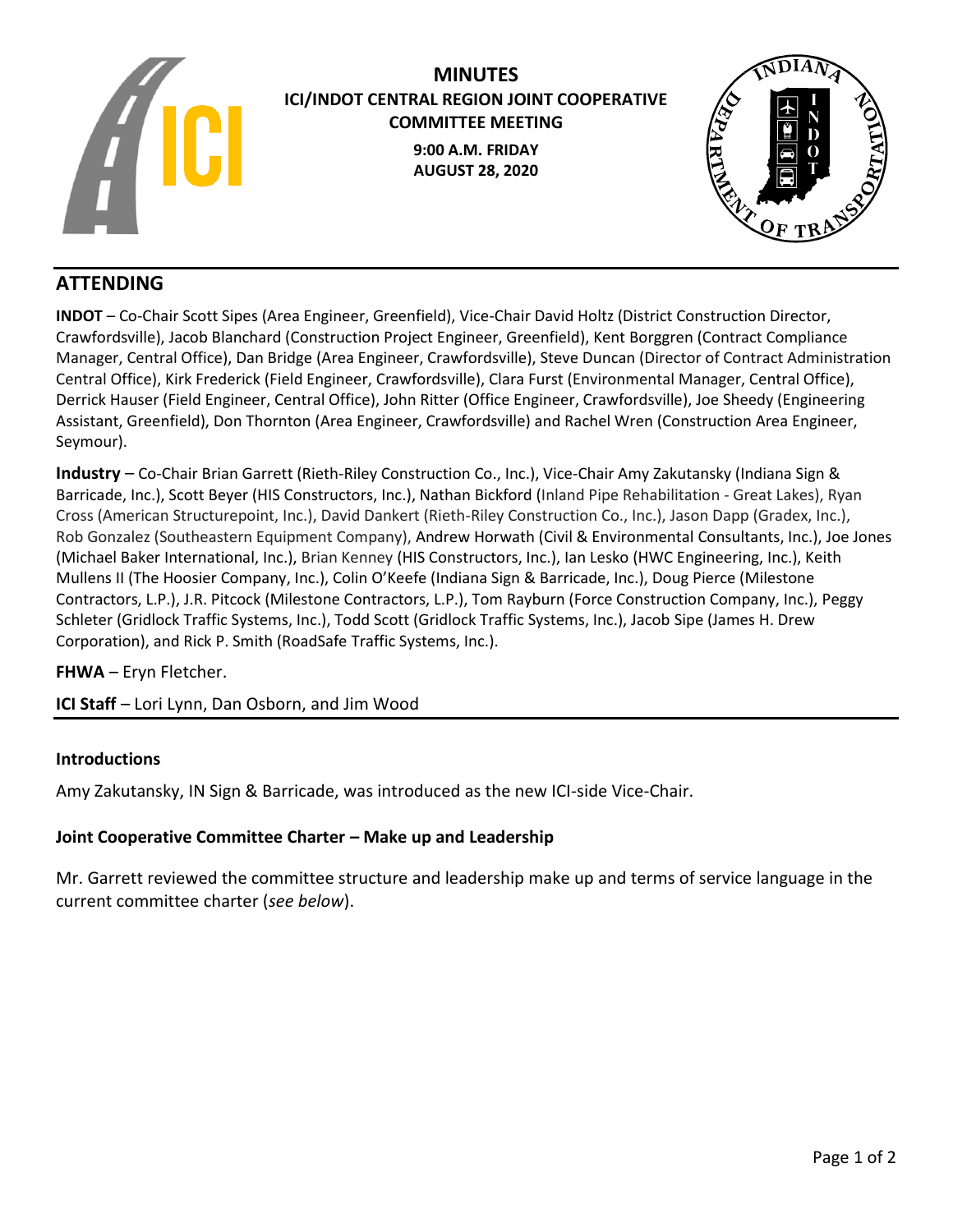# ICI/INDOT Central Region Joint Cooperative Committee Meeting Minutes for August 28, 2020 Page Two of Five

# **COMMITTEE STRUCTURE**

Statewide Joint Cooperative Committee

- Region Joint Cooperative Committees
- Southern (Seymour & Vincennes districts)
- Central (Greenfield & Crawfordsville districts)  $\mathcal{L}^{\text{max}}$
- Northern (LaPorte & Ft. Wayne districts)  $\omega_{\rm{eff}}$

Subcommittees

Task Groups

#### **COMMITTEE LEADERSHIP**

Statewide and Region Joint Cooperative Committees

| ICI           | <b>TERM</b> | <b>INDOT</b> | <b>TERM</b> |
|---------------|-------------|--------------|-------------|
| Co-Chair      | 2 years     | Co-Chair     | Indefinite  |
| Vice-Chair    | 2 years     | Vice-Chair   | Indefinite  |
| Board Liaison | ICI Board   |              |             |
|               | Designation |              |             |
| Board Liaison | ICI Board   |              |             |
|               | Designation |              |             |

#### Region Joint Cooperative Committees

|            | term    | INDOT      | term.      |
|------------|---------|------------|------------|
| Co-Chair   | 2 vears | _o-Chair   | Indefinite |
| Vice-Chair | years י | Vice-Chair | Indefinite |

Appointments - Co-Chair and Vice-Chair

- ICI Committee nominations with selection by the current ICI leadership.
- INDOT (need input)

#### **COMMENTS & QUESTIONS**

Mr. Sipes suggested INDOT limit chair terms to two years for each position.

#### **Work Zone Safety**

Mr. Garrrett solicited examples of work zone safety success or challenge examples.

Mr. Sipes shared that INDOT is working on LEO guidance document.

Mr. Osborn stated that Indiana State Police have served warnings most cases for hands free law infractions since the law became effective on July 1, 2020.

Mr. Garrett asked for comments about the concept of contrasting temporary pavement markings.

Mr. Garrett introduced the current use of intelligent work zone motorist alert systems. Mr. Scott provided a summary of the equipment and use of the system on I-70 east projects.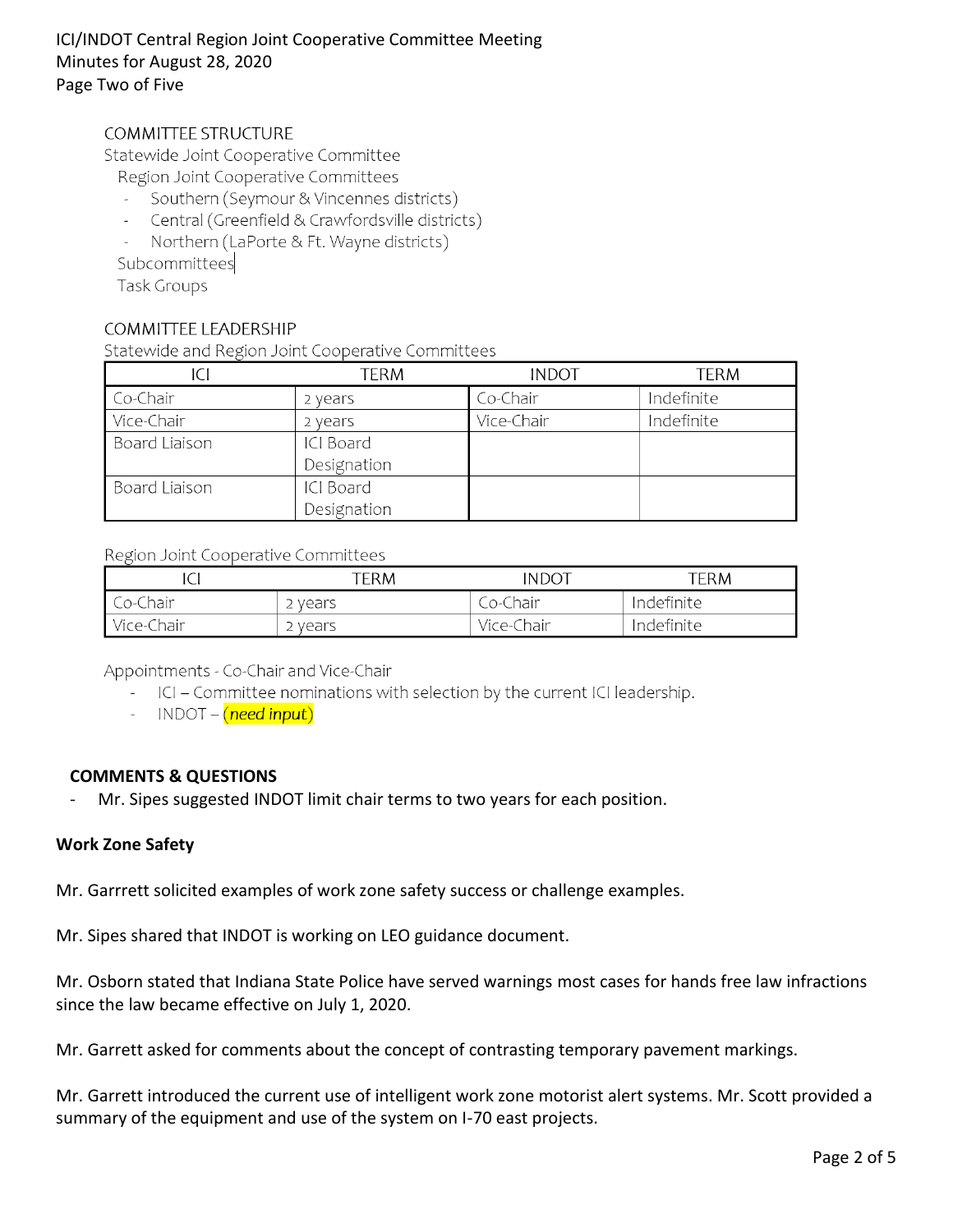# **COMMENTS & QUESTIONS**

- Mr. Garrett offered that his crews have experienced increased collaboration in evaluating and adjusting work zone safety plans. He added positive use of barrier wall and rumble strips.
- Mr. Holtz referenced a project on SR 38.
- Mr. Mullens commended INDOT for collaboration with E & B Paving on I-65 for improving work zone safety. He noted that work zone safety was discussed at the preconstruction conference.
- Mr. Sipes expressed concern about TMA (truck mounted attenuator) availability.
- Regarding contrasting temporary pavement markings, tape only was recommended. Paint would require dedicated trucks. Ms. Fletcher mentioned adherence to the MUTCD guidance.

## **Presentation** - **Highway Funding Update**

Mr. Osborn referenced Build Indiana Council and it's [website.](https://buildindianacouncil.org/) BIC is an association with that operates with the following mission statement:

BIC's mission is to achieve long-term, dedicated, stable and adequate funding for our state system of highways and bridges and our local system of roads, streets, and bridges. We educate the public about how funding works and the importance of these investments. We advocate for state and federal policies that allow Indiana to adequately investment in these transportation systems.

At this point BIC is forecasting state highway revenues to continue to grow (i.e.. state gas and diesel taxes, sales tax on gas). However, there are two other revenue factors that are causing total available resources to rise then decline. First, their projection of federal dollars peaked in 2020 and then gradually declines. INDOT received some special federal grants that will be spent through 2022 and that causes that year's number to be strong. However, conservatively, INDOT is anticipating just normal regular federal dollars for 2023 and 2024. As an example, there is a difference of \$160 million when you compare the federal revenue number from 2020 to 2023.

The other revenue that flows through 2019 thru 2023 is the proceeds from the Indiana Toll Road Lease Amendment (announced in late 2018). That's \$600B rolling through the program with the highest peak in 2021 and then gradually winding down through 2023. 2024 just includes a small remaining sliver of these funds.

#### **COMMENTS & QUESTIONS**

- Ms. Fletcher mentioned federal redistribution of unused transportation funds. Indiana will receive more funds than it typically receives.

#### **Subcommittee and Topic Updates**

Mr. Osborn reported that industry is viewing contract files that INDOT is posting on the newly established 18 month letting list das[hboard,](https://entapps.indot.in.gov/lettings/Dashboard) but not providing feedback.

Mr.'s Sipes and Holtz stated that Indiana Transportation Crawfordsville and Greenfield Teams have been promoting project level partnering.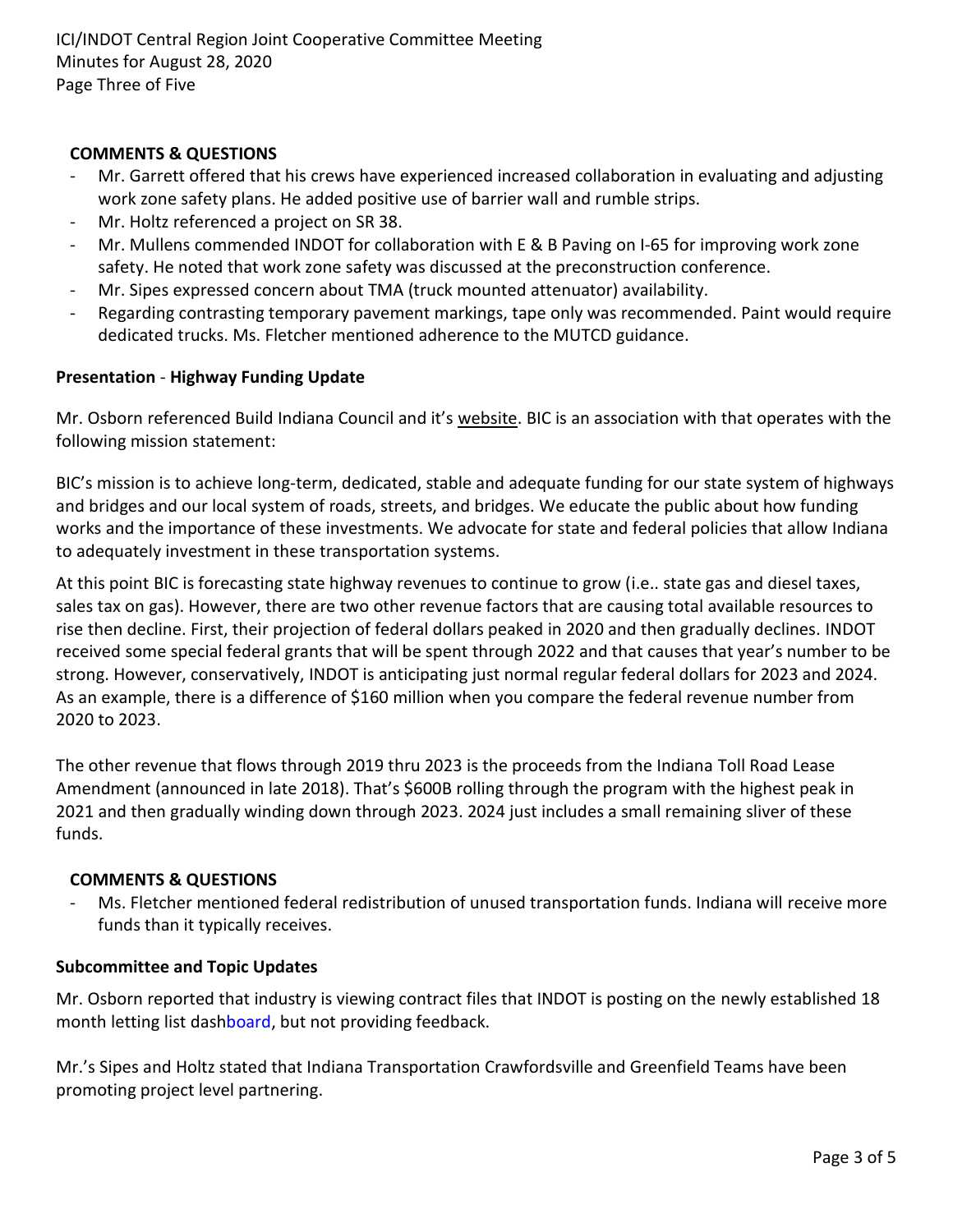ICI/INDOT Central Region Joint Cooperative Committee Meeting Minutes for August 28, 2020 Page Four of Five

Mr. Osborn asked participants to provide feedback about E-Ticketing efforts since publishing of Construction Memorandum 20-05. Several responded that they are not utilizing systems but looking into.

## **Continuing Improvement Topics**

Mr. Garrett stated the committee is still considering joint training opportunities. Mr. Holtz presented this idea in the winter 2020 meeting. Several example topics were discussed (listed below). Mr. Osborn stated that ICI is currently working with stake holders including contractors, INDOT, and ACEC representatives to develop a pilot training/information video about subgrade treatment and unforeseen unground obstructions.

- soils compaction testing
- field eng. Tech. AMG, GPS, laser
- **MOT topics**
- submittals and project documentation
- pay applications and change orders

Measurement and Payment of Maintenance of Traffic Control Devices Mr. Osborn explained that the solutions for this topic are ready to present to INDOT central office for implementation consideration.

Subgrade Treatment Type IC (*53 agg.)* paid as Type IB (*chem. mod.)* Devices Mr. Osborn stated that there are two suggested solutions listed on the IRWS. A majority of industry has supported option 1 – C.O. option, and a majority of INDOT has supported option 2 – if not IC pay item, pay at

# "x" times the IB unit price.

#### **COMMENTS & QUESTIONS**

- Participants suggested that contracts, where applicable, include a subgrade treatment type C pay item with undistributed quantity.
- Mr. Sipes added that costs for compacted aggregate subgrade treatment quantities applied around structures and underdrain cross pipes should be included with the structure pay item costs.

#### **New Topics**

Mr. Holtz suggested greater attention on educating and communicating details about new technologies and means and methods.

Mr. Holtz urged the committee to take advantage of and develop more opportunities to partner at the field level.

Ms. Zakutansky presented challenges associated with installing grooved in preformed tape.

#### **Open Forum**

- Mr. Smith presented the following items for consideration: